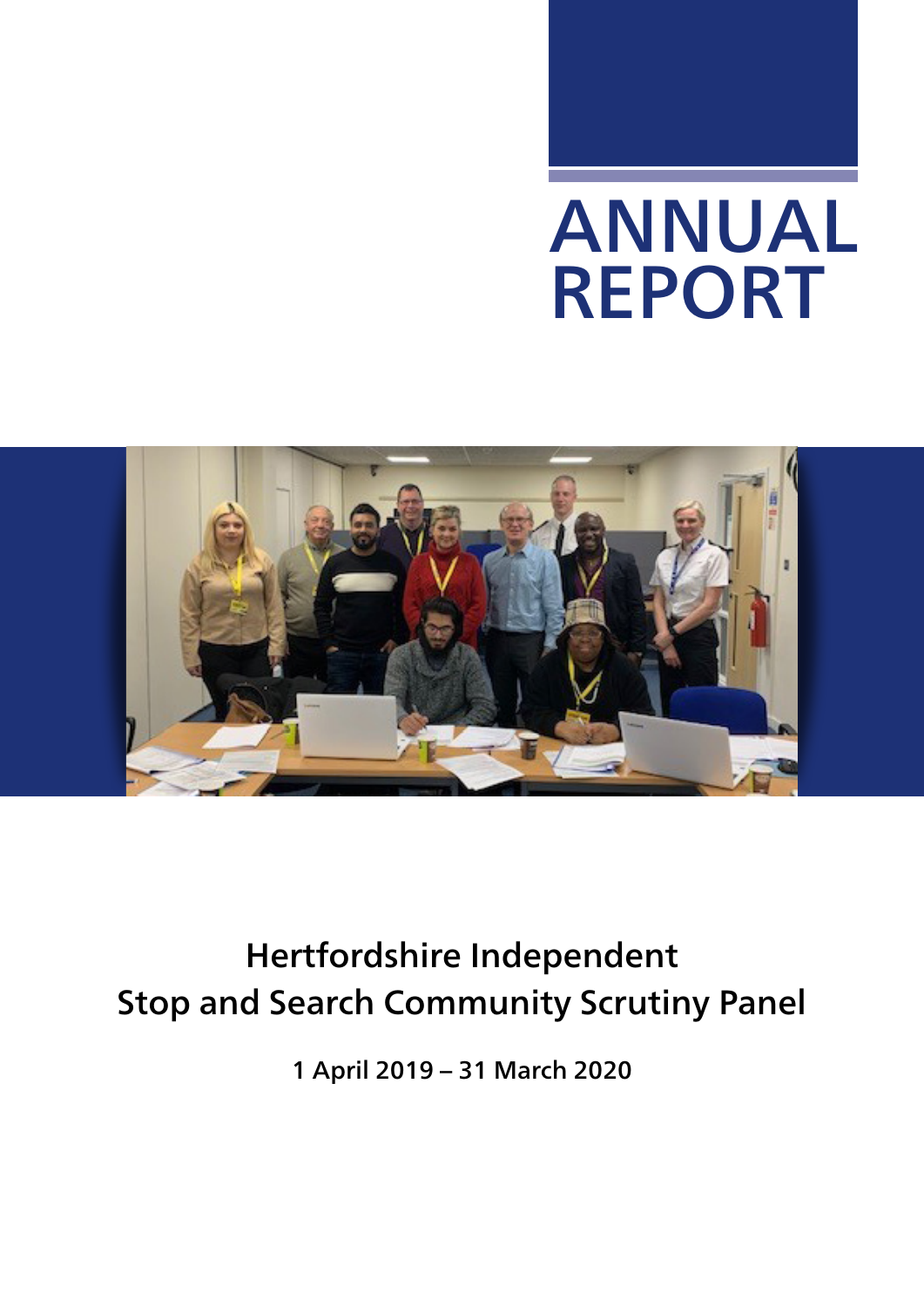#### Purpose of the report **1** Purpose of the report Chair Foreword 2

This report provides a summary of the work undertaken by the Hertfordshire Independent Stop and Search Community Scrutiny Panel between 1 April 2019 and 31 March 2020.1

It is the role of the Panel to scrutinise the actions of Hertfordshire Constabulary in relation to stop and search, to ensure transparency and enhance public confidence in the Constabulary's ethical and lawful use of stop and search powers.

This report reflects the exercise of the Panel's scrutiny function, including the random sampling of stop and search records, summary data, footage from Body-Worn Video (BWV)<sup>2</sup> and Section 60 authorisations<sup>3</sup>. It also considers the Panel's development in its role and outlines the Panel's next steps for 2020/21, in order to continue improving external scrutiny measures.

Following a change in the Chair during the course of the year, it has fallen to me as interim Chair of the Hertfordshire Stop and Search Panel to take responsibility for the writing and provision of this report. I need to say that the former Chair, Chris Cowdrey was, over his 15 months as chair, active, energetic and resourceful. It is greatly to his credit that the Panel had a further successful and, we believe, efficient and effective year.

I could not have known that Covid-19 would prevent the Panel from having regular meeting. However, the Panel was able, in the last few weeks, to have a virtual meeting; eight members of the Panel joined and were able to discuss a number of issues and, albeit on restricted information, successfully undertake dip sampling to a satisfactory extent. Further such "meetings" are planned over the coming weeks and a new Chair will be appointed.

This year the Panel has added to its numbers and, in doing so, has widened both its ethnic and its age base, as set out in more detail in the body of this report. There is still some way to go in both areas; and it is promising that a further recruitment process is, or will be when conditions permit, taking place, with an emphasis on seeking to increase the number of BAME and younger members of the Panel. The Panel has during the past year continued to examine and overlay the data on stop and searches of those from other ethnic groups. It is important that, among the seven police forces of a similar nature to Hertfordshire, our county force has the second lowest level of disproportionality and that the issue is one which applies to all forces. Nevertheless, the Panel has continued to examine the statistics with care and to question senior officers about an issue which troubles the members; and they will continue to do so.

In the year 2019/20 the Panel has expanded its familiarity with BWV footage. The concern expressed in last year's reports that BWV was being switched on too late has been successfully addressed, at least in the case of most of the footage which has been seen in the year to which this report relates. Watching and observing BWV gives the Panel a much more in-depth view of each incident than can be obtained from dip-sampling; but the process requires much more time. What is happening is often not clear, particularly when events are taking place in the dark or when there is loud noise. Much as the Panel would like to be able to see more BWV, at present the Panel does not have the numbers or the time to enable that to happen. This is a problem which must be addressed in the present year.

Finally, the Panel would like again to thank the staff at the Police and Crime Commissioner's office for the enormous help they give; and particular thanks are due to Chief Inspector Chris Treadwell who has continued to answer all our many questions to him with candour, enthusiasm and an obviously genuine desire to help.

#### Jeffrey Burke

<sup>1</sup> The Panel meet every month to review the preceding month's activity and therefore, this report covers the Constabulary's stop and search Chair of the Hertfordshire Independent Stop and Search Community Scrutiny Panel

<sup>&</sup>lt;sup>3</sup> Section 60 of the Criminal Justice and Public Order Act 1994. This power gives officers the right to search individuals within a specified locality, without any grounds for suspicion, in circumstances in which incidents involving serious violence may take place.

activity from 1 March 2019 to 29 February 2020. Data for February 2020 is contained in the report, however due to Covid-19 the panel were unable to meet in March to complete any dip sampling of stop and search records.

<sup>&</sup>lt;sup>2</sup> Body Worn Video is camera footage that refers to video captured by cameras worn by police officers.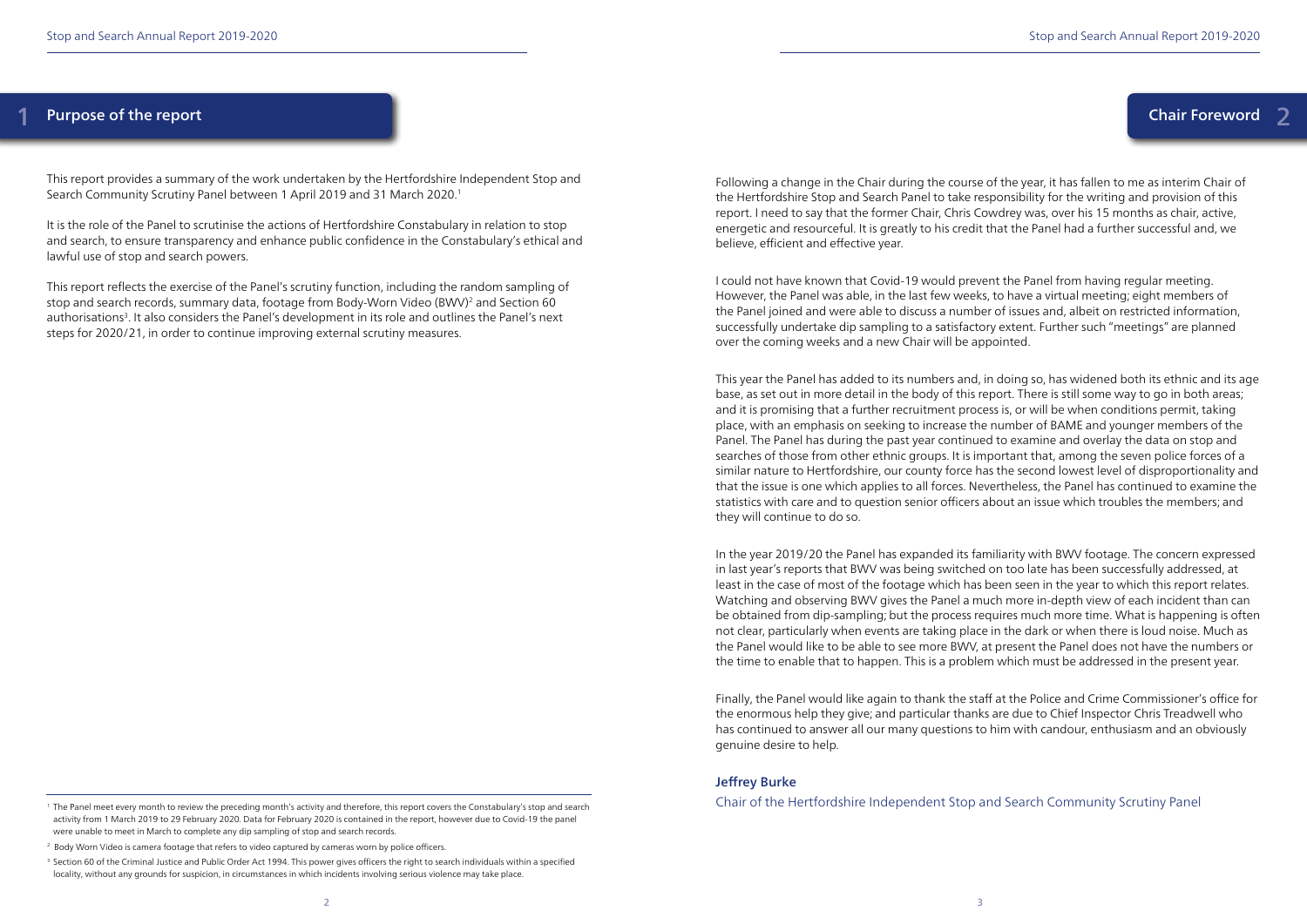# Hertfordshire Constabulary's Foreword 4

### Police and Crime Commissioner's Foreword

The Hertfordshire Countywide Independent Stop and Search Scrutiny Panel has been established for five years. In that time the Panel of volunteers have provided a vast amount of valuable feedback and scrutiny to the Constabulary which has been used to support improvements in the quality and grounds for the searches. I am incredibly grateful for the time, effort and diligence that continues to be shown by Panel members.

Stop and search remains a valuable tool for the police to protect the public, not only in solving crime but also helping to prevent crime. The existence of stop and search, and the awareness that the police are willing to use this power, can be enough to deter criminals from engaging in illicit activity, helping to keep our streets safe. The power to search is coercive however, and must always be used fairly, ethically and with just cause. It is the role of the Hertfordshire's Stop and Search Panel to provide independent scrutiny of police performance and feedback on their conclusions as to whether the performance compiled with established criteria.

This Annual Report highlights the significant work undertaken by the Panel throughout 2019/20 relating to the dip sampling of stop and search records, review of countywide trend data, BWV and use of Section 60 authorisations under the Criminal Justice and Public Order Act 1994. The report shows that there has been a slight decline in the stop to arrest ratio this year, averaging 13.5 per cent, however there has been a marked improvement in the number of cases where officers had adequately justified the appropriate use of the power. The Panel found that they were confident in 87.7 per cent of the records they reviewed.

I am pleased to see that the Constabulary continue to meet the requirements in the Best Use of Stop and Search for Section 60s to be authorised by a Senior Officer (above the rank of Chief Superintendent) despite changes and relaxation being made to national guidance in August 2019. The report highlighted that there is further work for the Constabulary to do to ensure that BWV is being turned on at the earliest opportunity so that it supports the capture of clear and irrefutable evidence. We know that BWV can support a reduction in the use of force against officers, has a significant impact on public confidence and trust, can assist with complaints of conduct and ultimately support achieving swifter justice. I look forward to the Panel stepping up its scrutiny in this area over the coming year.

The Panel has identified a number of recommendations. This includes increasing the public profile of the scrutiny Panel through effective and regular engagement with wider and diverse community groups across the county. The Panel is also keen to undertake a number of deep drive reviews to understand complex areas including proportionality. I strongly support and endorse the Panel to do so and look forward to hearing the outcomes from their reviews. I will use the findings from their reviews to inform my regular meetings with the Chief Constable.

#### David Lloyd

Hertfordshire Police and Crime Commissioner

Stop and Search can be an effective tool in preventing crime and deterring criminals. In recent years there has been a significant increase in knife crime with over half of victims being under the age of 25. Our work with young people has shown that drugs and gangs are a key feature in why some carry knives.

Greater use of Body Worn Video when officers are using their powers has allowed the scrutiny Panel to examine whether officers are treating individuals with respect as well as ensuring compliance with procedural requirements. Feedback from the Panel has allowed us to learn and adapt operational activity.

Stop and search remains controversial and independent scrutiny is vital if we are to build and maintain confidence in our communities. It is encouraging to see the improvements reported by the scrutiny Panel. However, there remains disproportionality in its application especially in relation to black people. The Constabulary is committed to equality and fairness for everyone, further work is under way in this regard and we welcome the Panel's scrutiny around this complex but important issue.

We welcome feedback from our communities in relation to stop and search. The feedback form can be found here [www.herts.police.uk/Information-and-services/About-us/Transparency/Stop-and](http://www.herts.police.uk/Information-and-services/About-us/Transparency/Stop-and-search/Community-complaints-trigger)[search/Community-complaints-trigger](http://www.herts.police.uk/Information-and-services/About-us/Transparency/Stop-and-search/Community-complaints-trigger).

I would like to thank members of the scrutiny Panel for their work. We remain committed to this independent scrutiny and challenge.

#### Bill Jephson

Assistant Chief Constable – Local Policing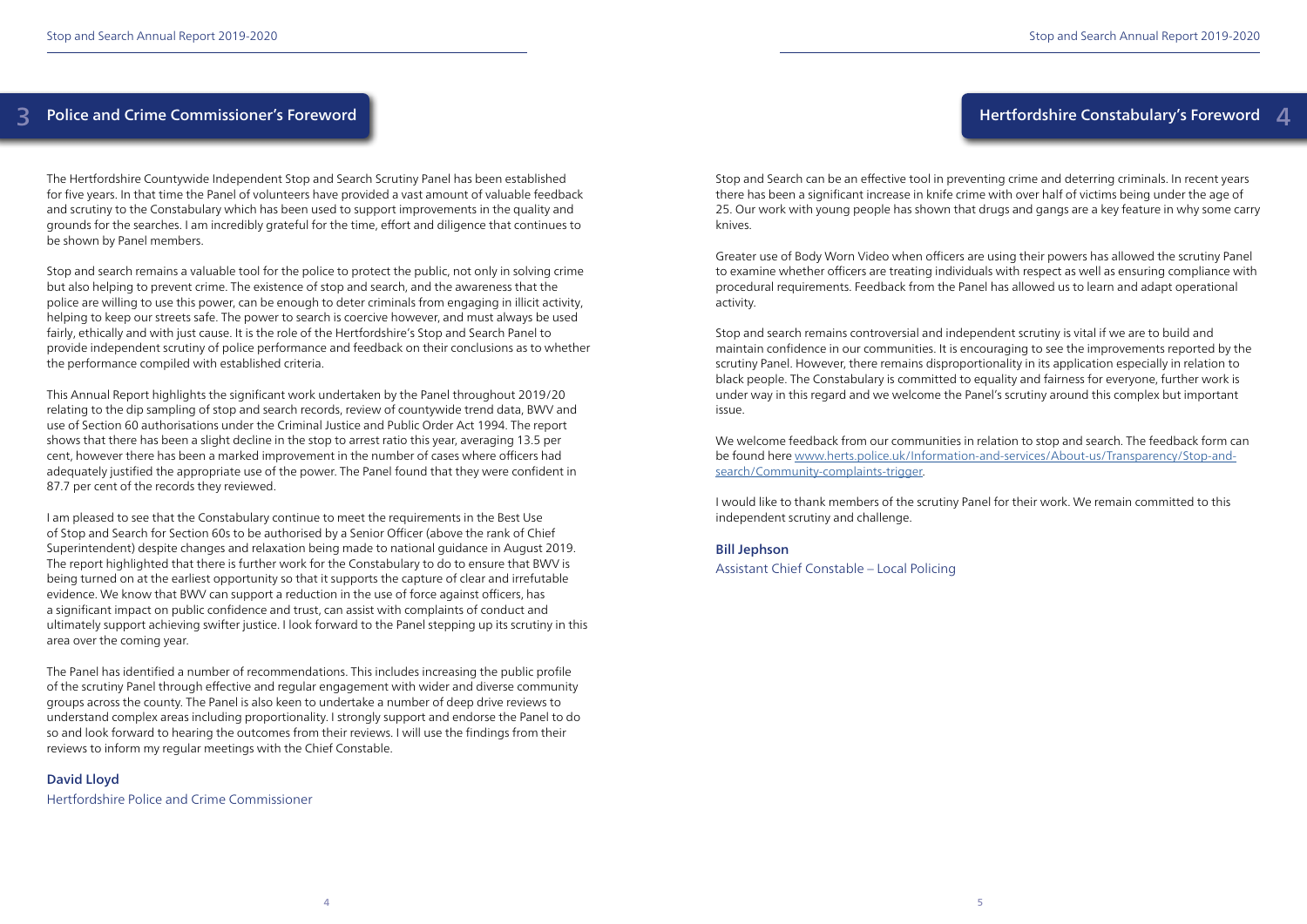# Background 6

- a. There has been a steady reduction in the stop to arrest ratio since 17/18, declining from 18.5 per cent to 17.5 per cent in 18/19. This has been further pronounced during 19/20 with the arrest rate now sitting at 13.5 per cent4.
- b. All districts saw a decline in average positive disposal rates compared to the previous year. East Herts was the highest ranking district with an average positive disposal rate of over 30 per cent.
- c. 329 stop and search records were dip sampled this year out of a possible 8040 (4.1 per cent)<sup>5</sup>.
- d. The Panel's position of confidence with records dip sampled remains high, now at 87.7 per cent, with 12.3 per cent marked as not confident and 0 per cent classified as unsure. This shows a percentage increase of 5.2 per cent in the Panel's confidence levels, compared to 2018/19 when confidence was at 82.5 per cent.
- e. The Panel recognises the need to look more at disproportionality in those being stopped and searched, but that the standard nationally used metrics and measurements do not give an accurate picture. The Panel will seek to gather further local data and information in order to undertake analysis and report on findings and judgements.

#### Key Findings

#### Key Finding and Recommendations 5

#### Recommendations for the year ahead

- a. Further recruitment for 2020/21, to increase the size of the Panel and ensure greater resilience if members are unwell or unable to attend. Whilst recruiting the Panel will continue to ensure a diverse membership.
- b. To increase the number of BWV incidents reviewed over the next 12 months using a purposeful sample size to include individual and group searches. It is hoped that an increase in the membership of the Panel will enable more BWV footage to be viewed over the year.
- c. Commission further research and undertake sophisticated modelling to get a better picture of proportionality rates around age, gender and ethnicity in Hertfordshire (see Section 9 for further information).
- d. Increase the public profile of the scrutiny Panel through effective and regular engagement with community groups across the county.
- e. Ensure that a senior police officer in each of the districts attends a Panel meeting during the next 12 months. This is part of a broader feedback process around stop and search with the independent Panel having an important role.
- f. Conduct a deeper review into positive disposal rates to identify reasons why all districts saw a decline over the last 12 months.

In 2014, the Home Secretary introduced a package of reforms (Best Use of Stop and Search Scheme) in response to concerns about police compliance with the Police and Criminal Evidence Act (PACE)6 1984 Code of Practice A. It was intended that the reforms should contribute to a significant reduction in the use of stop search; more intelligence led stop and searches; and improved stop to arrest ratios.

The reforms included measures to allow stop and search records to be scrutinised by community representatives through independent external scrutiny. Hertfordshire Constabulary signed up to the Best Use of Stop Search Scheme (BUSSS) in August 2014, recognising the need to ensure better scrutiny of stop and search and compliance with PACE 1984 Code of Practice A. Hertfordshire Constabulary also recognised that independent scrutiny and oversight was needed and approached the Office of the Police and Crime Commissioner (OPCC) to ask if an external independent scrutiny Panel could be set up as they genuinely believed that community scrutiny would be beneficial. In November 2014, the OPCC undertook scoping work to identify models of external scrutiny across the county and build a Panel for Hertfordshire.

7 7. Panel membership

Following this, the OPCC set up an Independent Countywide Stop and Search Scrutiny Panel in 2015. The Panel's remit was to provide a voice for community concerns; and to help inform and influence police training around stop and search practices. The Panel has evolved and changed since its inception in order to provide clear and transparent information for both Constabulary and community benefit; and to enhance public confidence in police performance.

At its inception in 2015, the Panel had six members, but over time, additional recruitment has been undertaken to expand the membership, establishing, where possible, a diverse membership from a variety of backgrounds. The current Panel has a core membership of 16 volunteers, all of whom live, work or study in Hertfordshire.

Following the submission of an application form, each Panel member is interviewed and subject to police vetting before membership is confirmed. A training session on PACE Code A, as well as the Panel's role more generally, is delivered to enable members to understand police powers and to assist in developing their ability to critically challenge and scrutinise Hertfordshire Constabulary's stop and search data.

<sup>&</sup>lt;sup>6</sup> In 2014 Her Majesty's Inspectorate of Constabulary (HMIC) reported that 27 per cent of the stop and search records they examined did not contain reasonable grounds to search people, even though many of the records had been endorsed by supervising officers. Reasonable grounds do not include personal appearance. A police officer cannot lawfully stop and search an individual because of their age, ethnicity, style of clothing or hairstyle etc. There is no such thing as a 'voluntary search'. If you are stopped and searched, the police officer must follow the correct police procedure.

<sup>&</sup>lt;sup>4</sup> A positive outcome for a Stop and Search it does not have to result in an arrest.

<sup>5</sup> Dip sampling took place out 11 meetings across the year; one fewer that previous years. This was due to the March 2020 meeting not taking place due to Covid-19 restrictions.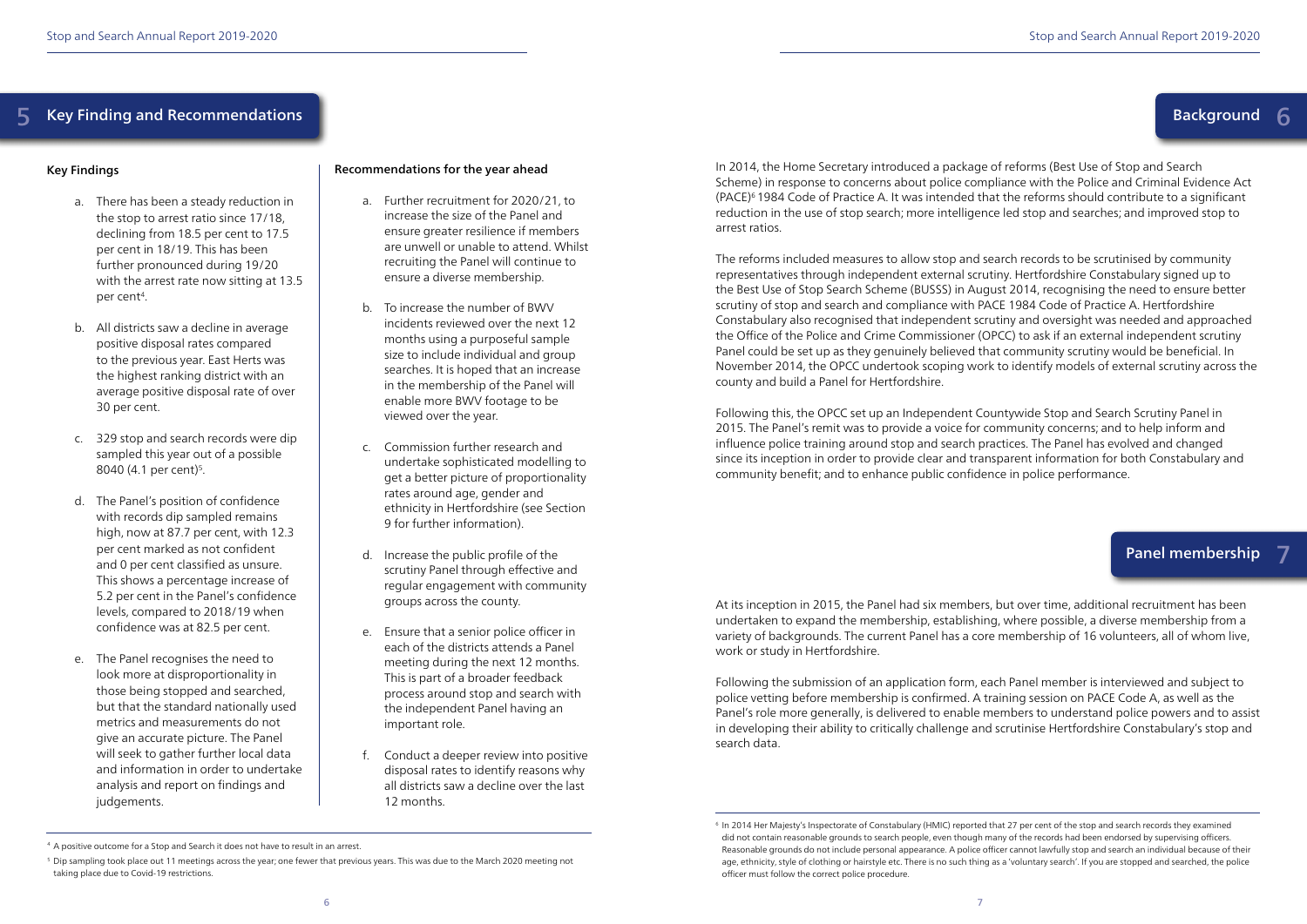Wherever possible, the Panel seeks to reflect the demographics within Hertfordshire. The gender breakdown of the Panel is 62.5 per cent male and 37.5 per cent female<sup>7</sup>.

- 18-30 18.75 per cent (0 per cent in 18/19)
- $31-40-12.5$  per cent
- $41 50 6.25$  per cent
- $50-60 25$  per cent
- $\bullet$  61 and above 37.5 per cent

The self-defined ethnicity of Panel members is<sup>8</sup>;

The age breakdown of the Panel is;

Terms of Reference (ToR) are in place to quide the Panel and are reviewed annually<sup>9</sup>. This ensures that the role of the Panel and the way in which it operates is kept up-to-date.

- White British 62 per cent (73 per cent in 18/19)
- Black British 13 per cent
- British Asian 13 per cent
- Black 6 per cent
- Asian 6 per cent

The District representation among Panel members is;

- St. Albans 31 per cent
- East Herts 19 per cent
- Broxbourne 6 per cent
- Watford 6 per cent
- Welwyn Hatfield 25 per cent
- Hertsmere 13 per cent

#### Meetings 8

A Chief Inspector from Hertfordshire Constabulary's Crime Reduction and Community Safety Unit (CRCS) attends all meetings so that operationally specific questions can be asked directly by members. In addition, the Chief Inspectors of each district are invited to attend a minimum of one meeting a year, during which stop and search records and BWV footage from their areas are reviewed. They are accountable for any issues and concerns identified which are linked to their district area.

The Panel meets monthly to review the preceding month's activity and therefore, this report covers its activities between 1 April 2019 and 31 March 2020, correlating to the Constabulary's stop and search activity from 1 March 2019 to 28 February 2020.

Panel meetings have evolved since their inception and although there is an established process, the group is open to adaptation as its work progresses. Currently, at each Panel meeting, following the usual standing items (welcome, apologies, minutes and actions), members will engage in a variety of scrutiny exercises. These include; the dip-sampling of stop and search records, monthly summary data, review of BWV footage, Section 60 authorisations and complaints.

#### The dip-sampling of stop and search records

During meetings members will split into small groups (2-4), and will review a random selection of the stop and searches which have taken place in the preceding month in Hertfordshire. Each group is allocated a portion (e.g. 1-25, 26-50 etc) of the spreadsheet from which they randomly select individual cases for review. They will record their conclusions for each record on a feedback form, which enables them to comment on whether they were confident, not confident or in doubt as to whether the officer had sufficient grounds to justify a stop and search. Following each meeting, the feedback forms are typed up and provided to the Constabulary's lead officer for follow-up with supervisors and officers.

#### Monthly summary data

A segment of the meeting also involves members reviewing data provided by the Constabulary which provides an overview of stop and search activity from the preceding month. The data pack includes:

• The number of stop and searches where the object of the search was found, as well as

• The total number of stop and searches (including a breakdown of ethnicity, both officer defined and subject defined), arrests and positive outcomes by Community Safety

- other property found.
- The gender of those stopped and searched for all stops.
- Partnership (CSP) per month.
- and how many resulted in an arrest or a positive outcome.

• The total number of stop and searches in relation to drugs and acquisitive crime per month

#### Body worn video footage

During meetings in which individual CSPs are reviewed, the Panel review randomly selected BWV footage of stop and search encounters. The Panel are provided with the correlating stop and search record, before reviewing the footage. Each clip is assessed against a series of prompts, including whether the record reflects what they saw in the footage and whether the officer complied with procedures appropriately. Following a group discussion, Panel members make a decision as to whether they felt confident or not confident in the appropriateness of the search and of the conduct of the officer(s) concerned. Similar to the feedback forms from the dip-sampling of records, all feedback is collated and fed back to the Constabulary, to be addressed with individual officers to support training and development.

<sup>&</sup>lt;sup>8</sup> Hertfordshire ethnic breakdown: White 87.6 per cent, Asian/Asian British 6.5 per cent, Black/African/Caribbean/Black British 2.8 per cent, Mixed/multiple ethnic groups 2.5 per cent, other ethnic groups 0.6 per cent; ONS Census 2011.

<sup>&</sup>lt;sup>7</sup> Of the estimated population of Hertfordshire at mid-2018, 49 per cent were male.

<sup>9</sup> ToR are available on the Police and Crime Commissioner's website: [www.hertscommissioner.org/stopsearch](http://www.hertscommissioner.org/stopsearch)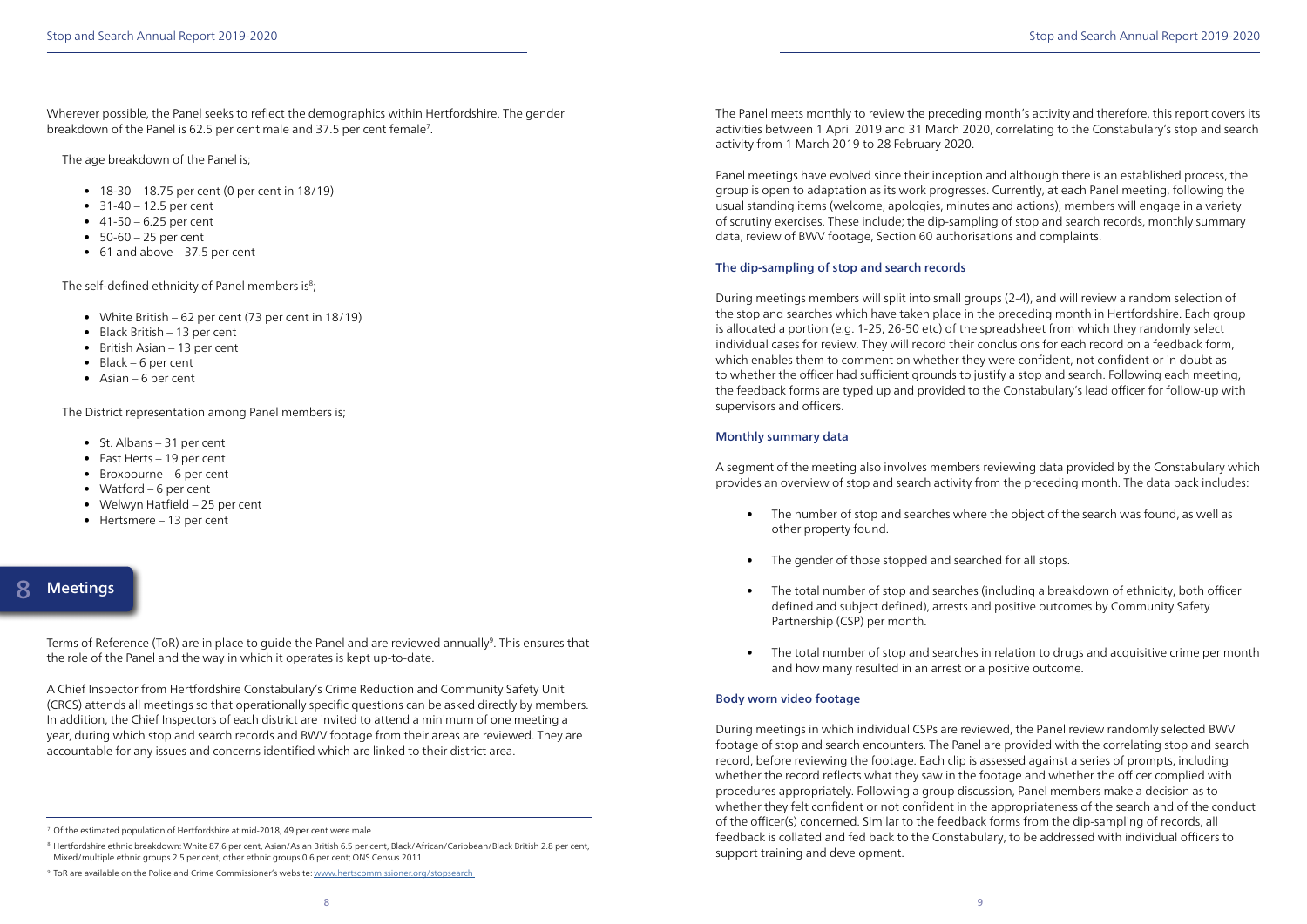#### Section 60 authorisations

In 2018, the Panel began reviewing Section 60 authorisations. During meetings the Panel review all Section 60s which were authorised by the Constabulary in the previous month. Officers searching under Section 60 are not required to provide reasonable grounds for individual searches and therefore, there is no requirement for the Panel to scrutinise individual grounds. To ensure the Panel are able to fulfil their scrutiny function effectively, in line with the guidance under Code of Practice Code A and the Best Use of Stop and Search, the Panel are presented with the following:

- Overview of the application made to a senior officer and the rank of the authorising officer.
- Details of how the authorisation was managed.
- Outline of how, and through what means, the use of the power was communicated to the public/local community before (where practicable) and after its authorisation.
- Summary of activity during the period concerned. For example, the number of stop and searches, details of items found and positive outcomes.
- This year the Panel reviewed four Section 60 authorisations.

#### **Complaints**

It was agreed by the Panel that a Community Complaints Trigger<sup>10</sup> will be issued if the number of complaints for a particular district is higher than one per month, with the scrutiny Panel being given the option to do a further deep dive of these complaints. There have been no Community Complaints Triggers during the last year.

In accordance with the Best Use of Stop and Search guidance, the Panel has agreed to have sight of any complaints made by the public about a stop and search event which has undergone investigation and resolution by the Professional Standards Department (PSD) and/or the Complaints Resolution Team (CRT). Every six months the Chief Inspector of PSD attends a Panel meeting to provide a verbal update on the quantity and type of complaints made into their department. Additionally, the CRT provide a written update on the number of complaints made into the Police and Crime Commissioner's Office and through the Force Control Room (FCR).

To ensure the work and views of the Panel impact on the performance of officers on the ground, a full feedback loop has been developed. At the end of each meeting, feedback corresponding to all scrutiny activities identified above, is circulated to senior officers in the Constabulary, including the Chief Inspectors of the Local Policing teams and Professional Standards. This feedback is used to not only provide direct feedback to individual officers, but to also inform future training activities. In cases involving serious misconduct, procedures have been developed to enable the Panel to refer the incident directly into PSD.

Hertfordshire Constabulary conducted 8,040 searches in 2019/20. Of these searches 1,074 resulted in an arrest, a percentage of 13.5. This is down from the previous year in which the force was able to reach a stop to arrest ratio of 17.4 per cent (See figure 1 and 2).<sup>11</sup>

A number of Panel members have also been active in other scrutiny roles in relation to police performance. Three of the current stop and search scrutiny Panel members sit on the Use of Force Panel which scrutinises the Constabulary's use of force, including unarmed defence tactics, handcuffs and incapacitant spray. Through the random dip-sampling of officer statements and BWV footage, the Panel looks at the appropriateness of the force used, providing feedback to the force and highlighting areas of concern or good practice. There is also representation on the Constabulary's Coercive Powers Board which seeks to supports

organisational learning related to the use of coercive powers and the identification of any strategic, corporate and national issues that may impact on the achievement of the Community Safety and Criminal Justice Plan objectives.

As stipulated in the Best Use of Stop and Search Panel members are provided with the opportunity to accompany police officers out on patrol. As part of the Constabulary's Ride Along scheme, Panel members are given the opportunity to see 'real-life' stop and search encounters with frontline officers.

11In comparison to other areas: Hampshire carried out 4307 stop and searches between April 2019 - September 2019 with a stop to arrest ratio of 18 per cent, West Midlands had 25,221 stop and searches carried out between April 2019 – March 2020 with a stop to arrest ratio of 13.6 per cent. Essex carried out 8508 stop and searches between April 2019 - September 2019.

• Herts Constabulary conducted just over 25,112 stop searches

• Herts Constabulary conducted just over 11,400 stop searches

• Herts Constabulary conducted just over 8,249 stop searches





• Herts Constabulary conducted just over 7,561 stop searches

• Herts Constabulary conducted just over 6,291 stop searches

• Herts Constabulary conducted just over 7,103 stop searches

• Herts Constabulary conducted just over 8,040 stop searches

#### Stop to arrest ratio

#### Figure. 1 Stop and Search in Hertfordshire between 2013 and 2020

<sup>&</sup>lt;sup>10</sup>The Community Complaints Trigger is a complaint policy that requires the police to explain to the community how the powers are being used if there is a large volume of complaints. This is in addition to the force complaints process. This allows for an independent review and ensures there is a response to any public concerns about stop and search activity in their community. More information about the Trigger can be found here - [www.herts.police.uk/Information-and-services/About-us/Transparency/Stop-and-search/Community](http://www.herts.police.uk/Information-and-services/About-us/Transparency/Stop-and-search/Community-complaints-trigger)[complaints-trigger](http://www.herts.police.uk/Information-and-services/About-us/Transparency/Stop-and-search/Community-complaints-trigger)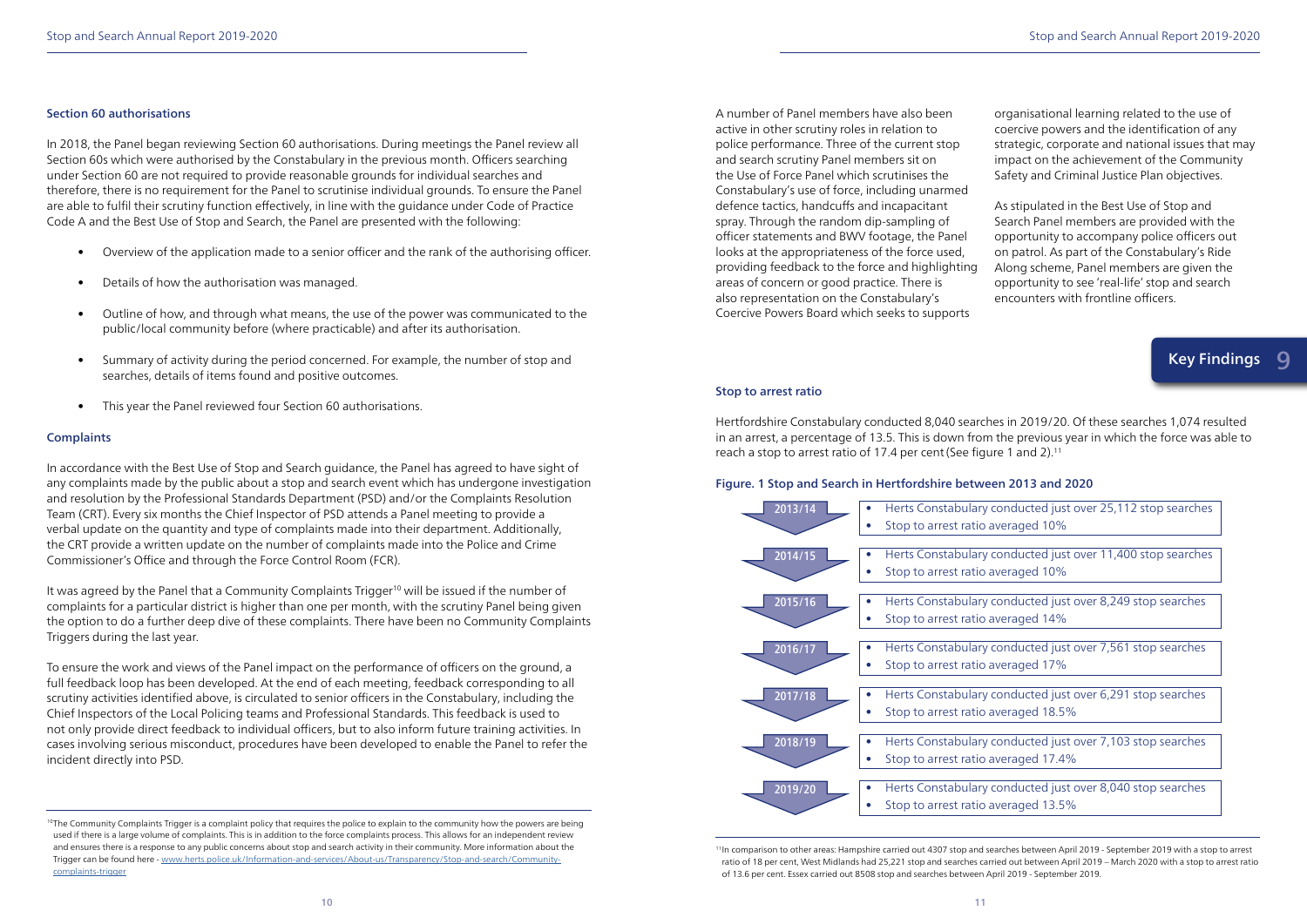#### Figure 2: Stop and Search arrest ratio, 2013- 2020

The number of searches conducted per month has fluctuated between a low of 523 and a high of 875, averaging 670 per month. Arrest rates have been maintained at a largely consistent level, with some peaks in April and June (see figure 3). There has been no month where the aspirational Government target of 20 per cent has been met 12.

#### Figure 3: Stop and Search positive outcome ratio, March 2019 - February 2020

The percentage of positive outcomes per search have also been disaggregated per Community Safety Partnership (CSP)13. All CSP's saw a decline in average positive disposal rates compared to the previous year. The Panel were pleased to see East Herts averaging over 30 per cent.

<sup>12</sup>Positive outcomes, include arrests, as well as out of court disposals, such as Drug Warnings or Cautions, which negate the need for individuals to be formally processed through custody suites.

The average positive disposal rates for the year was 26.2 per cent, down from 31.2 per cent the previous year. This is an area that the Panel is particularly concerned about and has recommended a deeper investigation over the next 12 months.

<sup>13</sup>Community Safety Partnerships were set up under Sections 5-7 of the Crime and Disorder Act 1998. They are made up of representatives from the police, health, local authority, fire and rescue service and probation services and are known as 'responsible authorities'. The responsible authorities work together to protect their local communities from crime and to help people feel safer.

#### Figure 4: Percentage of total positive disposals per CSP (per 1000 population) for the period 1 March 2019 to 29 February 2020.

#### Position of confidence

329 dip samples of stop and search records for Hertfordshire were assessed this year out of a possible 8040 (4.1 per cent)<sup>14</sup>. The position of confidence in the stop and search forms currently sits at 87.7 per cent, with 12.3 per cent marked as not confident and 0 per cent classified as unsure. This shows a percentage increase of 5.2 per cent in the confidence levels, compared to 2018/19 when confidence was at 82.5 per cent. The Panel were pleased to note the continued rise in confidence levels since 2017.







<sup>&</sup>lt;sup>14</sup>Dip sampling took place across 11 meetings during 2019/20; one fewer than in previous years. This was due to the March 2020 meeting not taking place due to Covid-19 restrictions.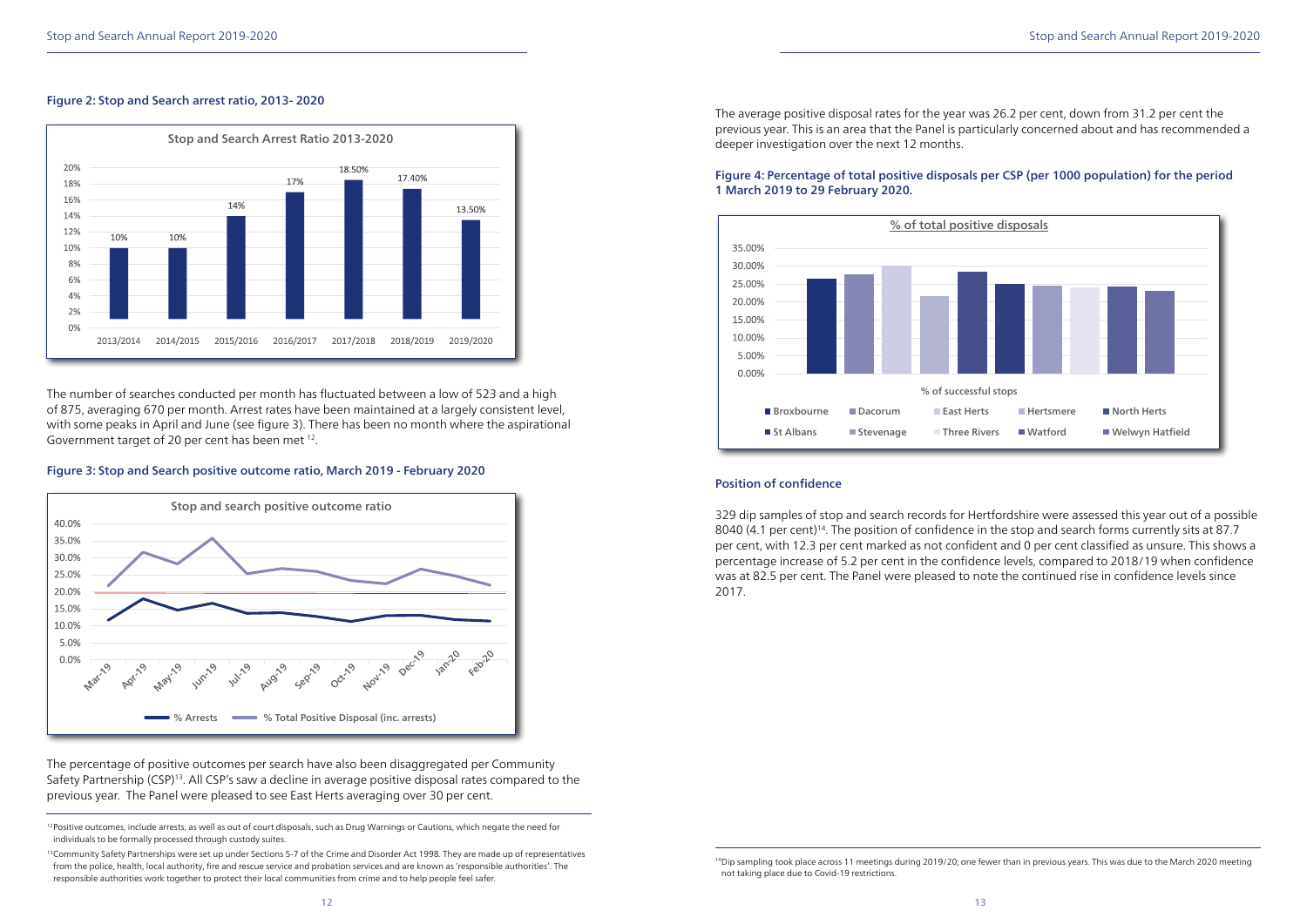#### Figure 5: Confidence Levels for the period March 2019 and January 2020

Over the current year there has been a number of common trends identified during the dip-sampling of stop and search records.

The Panel were pleased to see that officer's accounts of searches detailed in the stop and search form, show clear evidence of searches being intelligence led, as required under the Best Use of Stop and Search. This is reflected in the further rise in confidence levels this year.

The main reason for the Panel noting they were not confident in a record was due to the report not being specific or it being unclear how the intelligence is linked to the individual being searched.

There have been very few searches based on the smell of cannabis alone. The Panel are pleased to see that the Constabulary are continuing to ask officers to use additional suspicion factors on top of the smell of cannabis when determining whether there are sufficient grounds to search.

The dip sampling has identified the need for grounds in group searches to be more robust. In particular incidences where the same grounds have been cut and pasted for multiple records. These incidences have not been individually tailored enough to sufficiently justify the grounds for a search.



#### Proportionality

The Panel have taken a keen interest in examining data relating to the proportionality of stop and searches by ethnicity over the course of 2019/20. Current metrics and measurements used nationally to judge disproportionality have not enabled the Panel to make any firm judgements relating to ethnicity, gender and age in Hertfordshire.

Data currently used to measure proportionality is subject to the following limitations:

• Cross-border movement in which individuals living outside of the county are stopped and

• Differences in the those available to be stopped and searched compared to the resident

• Using outdated resident population including the 2011 Census data and 2015 mid-year

- searched in Hertfordshire.
- population at any one time.
- population estimates.
- correlate.15

• Differences in how ethnicity is recorded. It has been shown that the ethnicity recorded both by officers and those individuals self-defining their ethnicity does not always wholly

Given these challenges in measuring disproportionality, the Panel is putting together a specification outlining further data and information they would like as part of their review to better understand what the population stopped looked like compared to those available to be stopped in a given area.

This year the Panel held a strategy day and for the coming year the Panel have asked the Constabulary to include data on the positive disposal rate for each ethnic group as part of the Panel's monthly summary data.

A review took place to identify if there was any correlation between individuals ethnicity and cases dip sampled by the Panel where they did not feel confident in an officer's record. In the period January 2019 to December 2019 there were 32 instances where the Panel did not feel confident in the officer's record. Of these 32 instances, 53 per cent involved individuals who self-identified as white, 28 per cent involved individuals who self-identified as black and 9 per cent who self-identified as Asian. No clear pattern or trend emerged, but this would continue to be monitored to see if any learning can be identified.

This year the Panel have been pleased to see the Constabulary produce an Equality Impact Assessment to help better understand the impact of stop and search on different communities across Hertfordshire.

<sup>&</sup>lt;sup>15</sup> Ethnicity is noted as either 'self-defined' or 'officer defined'. Officer defined ethnicity is recorded depending on their own perceptions and should be recorded in every instance, whilst self-defined ethnicity is expressed by the individual, depending on how that individual identifies. Individuals can choose not to express their self-defined ethnicity if they so wish.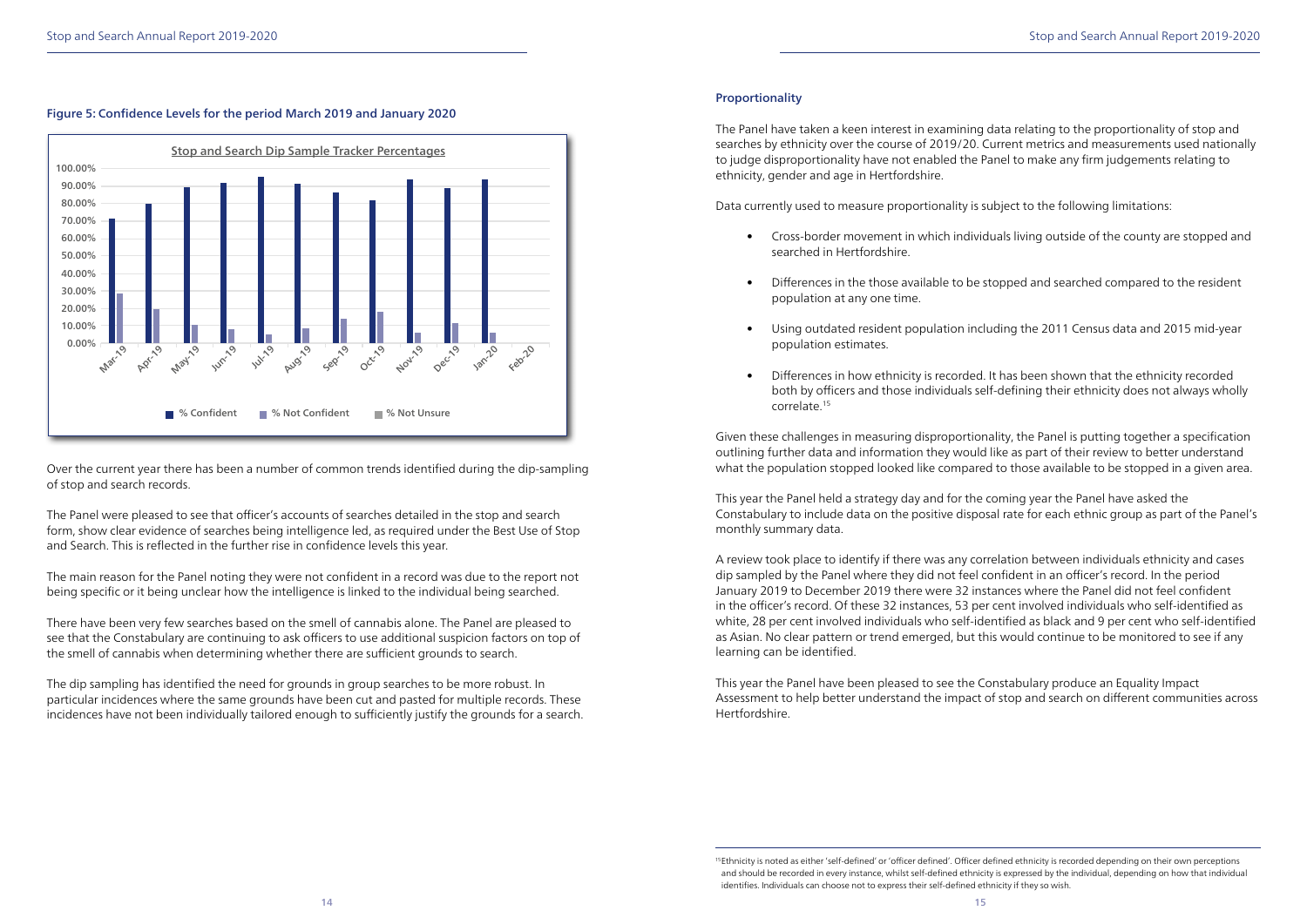#### District deep-dives

Over the previous 12 months, the Panel has met with senior officers from eight of the districts from across the county. On each occasion, the Panel were able to scrutinise a significant number of stop and searches from that area and report to the officers on any short-comings, concerns and good practice. BWV was also reviewed during the meeting with feedback provided to the senior officer. Senior officers have fed back after the meeting regarding how they have discussed any issues raised or positive comments with their staff.

#### Body Worn Video (BWV)

The Panel reviewed the footage of eight stop and searches captured on officers' BWV this year. The panel recognise that this is a very small sample size and of those eight videos which were reviewed, one incident was marked as not-confident.

The introduction of the review of BWV footage into meetings has given confidence to the Panel that the grounds, scrutinised through the random-sampling of stop and search records, are an accurate account of events.

The Panel are particularly pleased that the review of footage has shown officers to be polite and courteous and are following the guidelines laid out in the Best Use of Stop and Search.

Issues identified regarding BWV footage have been fed back to the Constabulary. These areas over the last 12 months have included whether cameras are being turned on at the earliest opportunity and whether officers have made those they have stopped aware that their cameras are on.

The review of BWV footage has shone a light on areas such as how group searches are carried out. The Panel have observed group searches where the group are kept in a cluster while searches on individuals are carried out. The Panel would like to see individuals separated from the group and taken to one side while the search in undertaken in line with Constabulary policy.

The Panel would like to be able to spend more time on BWV footage but each item of footage takes up much more time to observe, listen and reach conclusions than does even a difficult stop and search episode when considered as part of dip sampling. It is important that the Panel should consider a sufficient number of cases by the dip sampling method for the Panel's conclusions to carry weight. That is why the Panel sees BWV at each alternate meeting at present.

The Panel realise there is more work to do and consideration is being given to how the Panel may be able to review a purposeful sample size of BWV footage. A further recruitment process is now in progress (or will be when circumstances allow) which should support this aim. Consideration is also being given to focussing meetings around a thematic area. This could allow for two meetings a year to have a deeper dive into BWV and review additional footage.

The Panel are also pleased to hear that the Constabulary have extended an invitation for any Panel member to observe their 'in house' dip sampling of BWV footage which is undertaken monthly.

#### Section 60's

Four Section 60's were reviewed by the Panel at their meetings between April 2019 and February 2020.

There have been two changes to police stop and search guidance in 2019 with Police forces having been advised not to follow Best Use of Stop and Search on 'no suspicion' searches.

In August 2019 new Home Secretary Priti Patel announced that the Best Use of Stop and Search guidance on the authorisation times for no suspicion searches would be relaxed to the statutory minimum. Forces are no longer required to have officers of higher ranks authorise Section 60 searches. Those of the rank of Inspector or above can now authorise the searches. Furthermore, Police Forces are no longer required to show a higher degree of certainty when issuing an authorisation. Section 60 searches can be authorised if they reasonably believe a serious violence incident may take place (rather than will take place).

The Panel were pleased to see that the Constabulary continue to meet the requirements in the Best Use of Stop and Search for Section 60s to be authorised by a Senior Officer (above the rank of Chief Superintendent) despite changes being made to national guidance.

The geographic area that the Section 60 applies to, has, on occasion, been questioned for being too broad. In line with Best Use of Stop and Search, the Panel would like to see authorisations being used within a clearly defined locality.

#### **Complaints**

In 2019/20 the Panel were informed of all complaints about the conduct of stop and search received by PSD, CRT and the FCR, that relate to stop and search.

Eight complaints were made by the public into PSD between 1 April 2019 and 31 March 2020. One of these was suitable for a local resolution, three were not upheld and three are still being investigated. It was determined there was no case to answer for one of them.

Eight complaints were made directly to the CRT, five of which were determined to be valid. 35 complaints were reported into the FCR, 3 of which were marked valid.

The CRT managers classify a complaint as; valid, not valid, unknown, not applicable or outcome pending, based on a variety of factors. If a case is marked as valid there is reason to believe that the police could have done something better, i.e. in the behaviour of the officer during the search, that the correct policy had not been followed or that there is some form of learning to be taken away from the incident.

There was no use of the community complaints trigger during 2019/20.

To date there have been no complaints about the Stop & Search Panel.